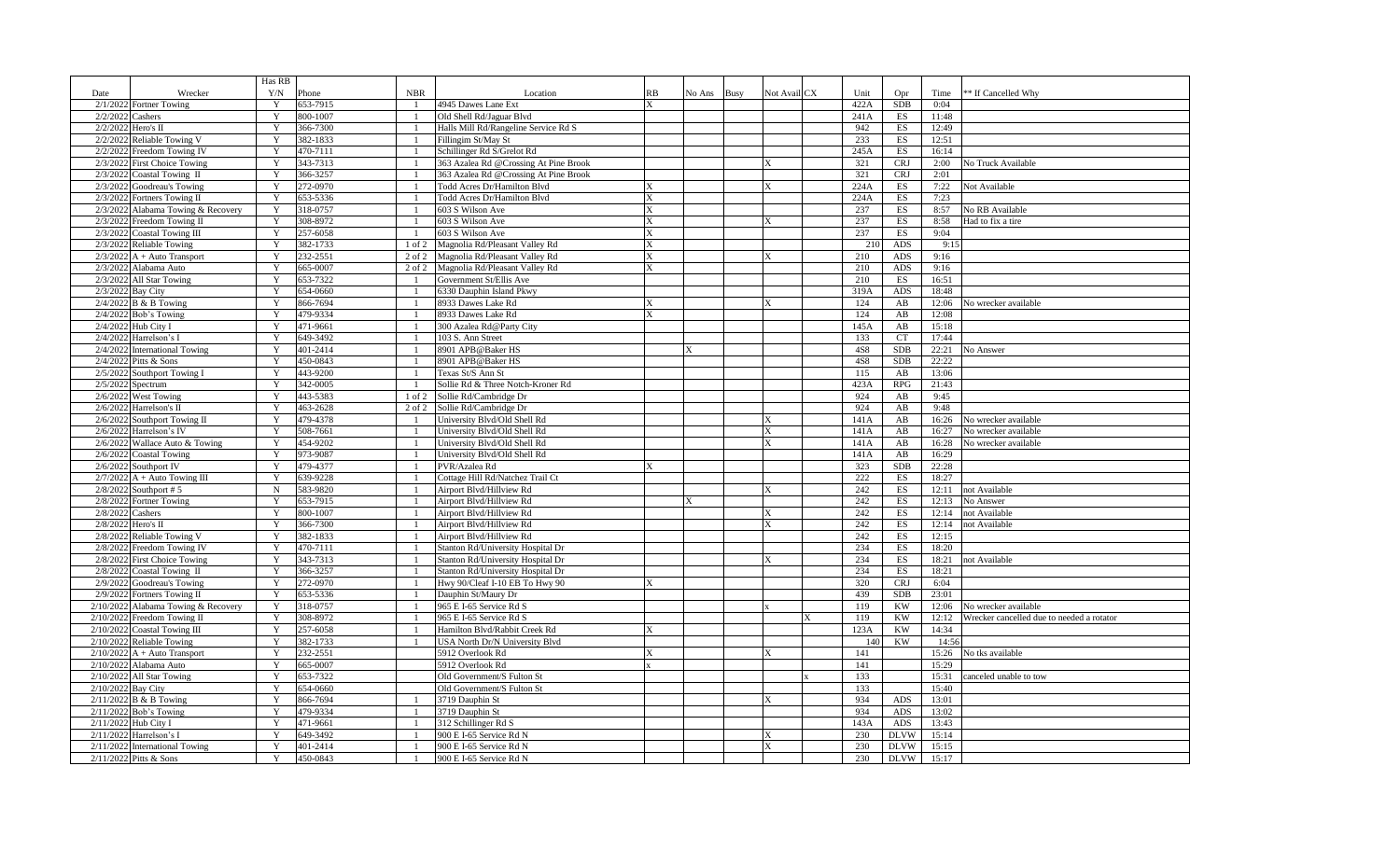| 2/11/2022 Southport Towing I        | Y      | 443-9200             |                | 6054 Half Mile Rd                        |             |              |      | 222A            | ADS              | 17:56                                       |
|-------------------------------------|--------|----------------------|----------------|------------------------------------------|-------------|--------------|------|-----------------|------------------|---------------------------------------------|
| 2/11/2022 Spectrum                  |        | 342-0005             |                | 2959 Springhill Ave @Loves Seafood       |             |              |      | 234             | <b>ADS</b>       | 18:15                                       |
| 2/11/2022 West Towing               | Y      | 443-5383             |                | 2959 Springhill Ave @Loves Seafood       |             |              |      | 234             | ADS              | 18:17                                       |
| $2/11/2022$ Harrelson's II          | Y      | 463-2628             |                | 1491 Schillinger Rd S                    |             |              |      | 342A            | SCI              | 20:32                                       |
| 2/12/2022 Southport Towing II       |        | 479-4378             |                | 5437 Hwy 90 @KFC                         |             |              |      | 322             | <b>SCI</b>       | 1:57                                        |
| 2/12/2022 Harrelson's IV            | Y      | 508-7661             |                | 5809 Grelot Rd                           |             |              |      | 343A            | SCI              | 2:03                                        |
| 2/12/2022 Wallace Auto & Towing     |        | 454-9202             |                | 379 Azalea Rd                            |             |              |      | 224A            | <b>ANW</b>       | 11:06                                       |
| 2/12/2022 Coastal Towing            | Y      | 973-9087             |                | Dauphin Island Pkwy/Faye St              |             |              |      | 219A            | <b>ANW</b>       | 12:42                                       |
| 2/12/2022 Southport IV              | Y      | 479-4377             |                | 8080 Airport Blvd @ Precinct 4           |             | X            |      | 341             | ADS              | 18:37                                       |
| $2/12/2022$ A + Auto Towing III     | Y      | 639-9228             |                | 8080 Airport Blvd @ Precinct 4           | X.          |              |      | 341             | <b>ADS</b>       | 18:37                                       |
| $2/12/2022$ Southport #5            | N      | 583-9820             |                | 8080 Airport Blvd @ Precinct 4           |             | $\mathbf{x}$ |      | 341             | ADS              | 18:37                                       |
| 2/12/2022 Fortner Towing            | Y      | 653-7915             |                | 8080 Airport Blvd @ Precinct 4           |             |              |      | 341             | ADS              | 18:38                                       |
| 2/13/2022 Cashers                   | Y      | 800-1007             |                | 4070 Riviere Du Chien Rd                 |             |              |      | 323             | SCI              | 0:10<br>no answer                           |
| 2/13/2022 Hero's II                 | Y      | 366-7300             |                | 4070 Riviere Du Chien Rd                 |             | $\mathbf x$  |      | 323             | SCI              | 0:11<br>not available                       |
|                                     | Y      |                      |                |                                          |             |              |      | 323             |                  | 0:12                                        |
| 2/13/2022 Reliable Towing V         |        | 382-1833             |                | 4070 Riviere Du Chien Rd                 |             |              |      |                 | SCI              |                                             |
| 2/13/2022 Freedom Towing IV         | Y      | 470-7111             |                | 6675 Nan Gray Davis Rd                   |             |              |      | 325A            | SCI              | 0:40<br>cx'd 0046 hrs - on private property |
| 2/13/2022 First Choice Towing       | Y      | 343-7313             |                | Three Notch-Kroner Rd/Schillinger Rd     |             |              |      | 942             | ES               | 12:43<br>not available                      |
| $2/13/2022$ Coastal Towing II       | Y      | 366-3257             |                | Three Notch-Kroner Rd/Schillinger Rd     |             |              |      | 942             | ES               | 12:43                                       |
| 2/13/2022 Goodreau's Towing         |        | 272-0970             |                | Airport Blvd/Westmooreland Dr            |             |              |      | 140             | <b>ADS</b>       | 15:16<br>140 cx'd on scene                  |
| 2/14/2022 Fortners Towing II        |        | 653-5336             |                | Airport/Azalea                           |             |              |      | 143A            | <b>CT</b>        | 8:11                                        |
| 2/14/2022 Alabama Towing & Recovery | Y      | 318-0757             |                | 5579 Hwy 90                              |             |              |      | 122A            | <b>CT</b>        | 8:14                                        |
| 2/14/2022 Freedom Towing II         | Y      | 308-8972             |                | Virginia St/Michigan Ave                 |             |              |      | 113             | AB               | 11:35                                       |
| 2/14/2022 Coastal Towing III        | Y      | 257-6058             |                | S University Blvd/Rosewood Dr            |             |              |      | 142A            | AB               | 14:59                                       |
| 2/14/2022 Reliable Towing           | Y      | 382-1733             |                | Moffett Rd/Smith St                      |             |              |      | 13 <sup>′</sup> | AB               | 18:06                                       |
| $2/15/2022$ A + Auto Transport      | Y      | 232-2551             |                | 657 Dauphin Island Pkwy                  | X           |              |      | 414             | RPG              | 2:35                                        |
| 2/15/2022 Alabama Auto              |        | 665-0007             |                | 657 Dauphin Island Pkwy                  | $\mathbf x$ |              |      | 414             | <b>RPG</b>       | 2:36                                        |
| 2/15/2022 All Star Towing           | Y      | 653-7322             |                | 657 Dauphin Island Pkwy                  | X           |              |      | 414             | <b>RPG</b>       | 2:37                                        |
| 2/15/2022 Bay City                  | Y      | 654-0660             |                | 657 Dauphin Island Pkwy                  |             |              |      | 414             | <b>RPG</b>       | 2:38                                        |
| 2/15/2022 B & B Towing              | Y      | 866-7694             |                | 824 W I-65 Service Rd S@Drury Inn        |             |              |      | 122             | AB               | 17:14<br>No wrecker available               |
| 2/15/2022 Bob's Towing              | Y      | 479-9334             |                | 824 W I-65 Service Rd S@Drury Inn        |             |              |      | 122             | AB               | 17:15                                       |
| 2/15/2022 Hub City I                | Y      | 471-9661             | $\overline{1}$ | 5455 Hwy 90@Raceway                      |             |              |      | 422A            | <b>SDB</b>       | 20:21                                       |
| 2/16/2022 Harrelson's I             | Y      | 649-3492             | $1$ of $2$     | Congress St/Dr Martin Luther King Jr Ave |             |              |      | 252             | ADS              | 8:14                                        |
| 2/16/2022 International Towing      | Y      | 401-2414             | 2 of 2         | Congress St/Dr Martin Luther King Jr Ave |             | $\mathbf{x}$ |      | 252             | ADS              | 8:15                                        |
| 2/16/2022 Pitts & Sons              |        | 450-0843             | $2$ of $2$     | Congress St/Dr Martin Luther King Jr Ave |             |              |      | 252             | <b>ADS</b>       | 8:16                                        |
| 2/16/2022 Southport Towing I        | Y      | 443-9200             |                | Airport Blvd/Highland Woods Dr W         |             |              |      | 120             | ES               | 11:21                                       |
| $2/16/2022$ Spectrum                |        | 342-0005             |                | 171 E I-65 Service Rd S @ Verizon        |             |              |      | 232             | ADS              | 18:34                                       |
| 2/16/2022 West Towing               |        | 443-5383             |                | 171 E I-65 Service Rd S @ Verizon        |             |              |      | 232             | ADS              | 18:35                                       |
| $2/16/2022$ Harrelson's II          | Y      | 463-2628             |                | Airport Blvd/Snow Rd S                   |             |              |      | 260             | SCI              | 19:16<br>no answer                          |
| 2/16/2022 Southport Towing II       | Y      | 479-4378             |                | Airport Blvd/Snow Rd S                   |             |              |      | 260             | SCI              | 19:16                                       |
| 2/16/2022 Harrelson's IV            | Y      | 508-7661             |                | Cary Hamilton Rd/Old Rock Rd             |             |              |      | 323             | SCI              | 21:07<br>not enough cable                   |
| $2/16/2022$ Wallace Auto & Towing   |        | 454-9202             |                | Cary Hamilton Rd/Old Rock Rd             | X           |              |      | 323             | SCI              | 21:08<br>no answer                          |
| 2/16/2022 Coastal Towing            | Y      | 973-9087             |                | Cary Hamilton Rd/Old Rock Rd             |             |              |      | 323             | SCI              | 21:10                                       |
| 2/16/2022 Southport IV              |        | 479-4377             |                | 169 s University Blvd                    |             |              |      | 342A            | SCI              | 21:43                                       |
| $2/17/2022$ A + Auto Towing III     | Y      | 639-9228             |                | 880 Schillinger Rd S                     |             |              |      | 242A            | ES               | 9:52                                        |
| $2/17/2022$ Southport #5            | N      | 583-9820             |                | Government Blvd/Knob Hill Dr             |             |              |      | 942             | ADS              | 12:44                                       |
| 2/17/2022 Fortner Towing            | Y      | 653-7915             |                | Government Blvd/Knob Hill Dr             |             |              |      | 942             | ADS              | 12:45                                       |
| 2/17/2022 Cashers                   | Y      | 800-1007             |                | Gold Mine Rd E/Three Notch-Kroner Rd     | X           |              |      | 221A            | ADS              | 18:50                                       |
| 2/17/2022 Hero's II                 | Y      | 366-7300             |                | Gold Mine Rd E/Three Notch-Kroner Rd     |             |              |      | 221A            | ADS              | 18:50                                       |
| 2/17/2022 Reliable Towing V         | Y      | 382-1833             |                | Cherokee St/Houston St                   |             |              |      | 313             | SCI              | 23:34                                       |
| 2/17/2022 Freedom Towing IV         | Y      | 470-7111             |                | Gloria York Ave/Donald St                |             |              |      | 333             | SCI              | 0:12                                        |
| 2/18/2022 First Choice Towing       |        | 343-7313             |                | 119 Tuscaloosa St                        |             |              |      | 331             | SCI              | 1:06<br>no rollback                         |
|                                     |        | 366-3257             |                |                                          |             |              |      | 331             | SCI              | 1:07                                        |
| 2/18/2022 Coastal Towing II         |        |                      |                | 119 Tuscaloosa St                        |             |              |      | 320             |                  |                                             |
| 2/18/2022 Goodreau's Towing         | Y<br>Y | 272-0970<br>653-5336 |                | 3701 Carlyle Close E                     |             |              |      | 434             | SCI<br><b>CT</b> | 5:38<br>16:11                               |
| 2/18/2022 Fortners Towing II        |        |                      |                | Moffett/Western                          |             |              |      |                 |                  |                                             |
| 2/18/2022 Alabama Towing & Recovery | Y<br>Y | 316-1169             |                | Old Pascagoula/Carol Plantation          | X           |              |      | 423A            | CT               | 16:42<br>No wrecker available               |
| 2/18/2022 Freedom Towing II         |        | 308-8972             |                | Old Pascagoula/Carol Plantation          |             |              |      | 423A            | CT               | No Truck Available<br>16:42                 |
| 2/18/2022 Coastal Towing III        | Y      | 257-6058             |                | Old Pascagoula/Carol Plantation          |             |              |      | 423A            | CT               | 16:42                                       |
| 2/19/2022 Reliable Towing           | Y      | 382-1733             |                | 820 S University Blvd                    |             |              | 444A |                 | <b>CT</b>        | 10:56                                       |
| $2/19/2022$ A + Auto Transport      | Y      | 232-2551             | $\overline{1}$ | Dawes/Airport                            |             | ΙX           |      | 445             | <b>CT</b>        | 11:44 To far out to make it in time         |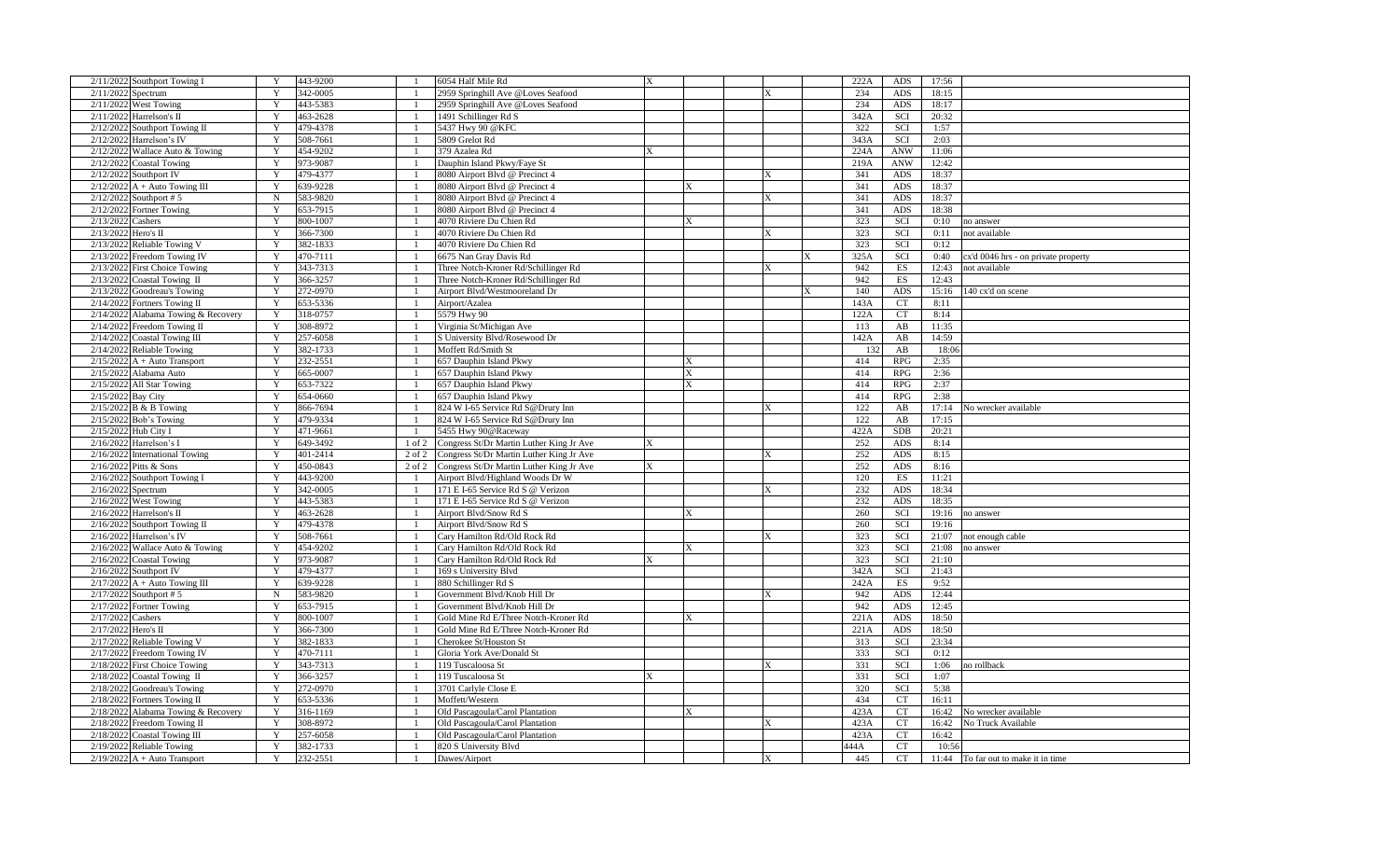| 2/19/2022 Alabama Auto                   | Y           | 665-0007 | $\mathbf{1}$   | Dawes/Airport                                 |              |   | 445  | <b>CT</b>                | 11:45 | No Truck Available                       |
|------------------------------------------|-------------|----------|----------------|-----------------------------------------------|--------------|---|------|--------------------------|-------|------------------------------------------|
| 2/19/2022<br>All Star Towing             | Y           | 653-7322 |                | Dawes/Airport                                 |              |   | 445  | <b>CT</b>                | 11:46 |                                          |
| 2/19/202<br><b>Bay City</b>              | Y           | 654-0660 | 1 of 2         | 554 Meadow Wood Curve                         |              |   | 111  | <b>CT</b>                | 18:45 |                                          |
| 2/19/2022<br>B & B Towing                | Y           | 866-7694 | 2 of 2         | 554 Meadow Wood Curve                         |              | X | 111  | <b>CT</b>                | 18:46 | No Truck Available                       |
| Bob's Towing<br>2/19/2022                | Y           | 479-9334 | 2 of 2         | 554 Meadow Wood Curve                         |              |   | 111  | <b>CT</b>                | 18:46 | No Truck Available                       |
| 2/19/2022<br>Hub City I                  | Y           | 471-9661 | 2 of 2         | 554 Meadow Wood Curve                         |              |   | 111  | <b>CT</b>                | 18:47 |                                          |
| 2/19/2022<br>Harrelson's I               | Y           | 649-3492 | $\mathbf{1}$   | St Stephens Rd/Dunbar St                      |              |   | 134  | <b>SDB</b>               | 20:32 |                                          |
| 2/20/2022<br><b>International Towing</b> | Y           | 401-2414 | -1             | Rangeline Rd/Old Rangeline Rd                 |              |   | 123A | SDB                      | 4:16  | No Answer                                |
| 2/20/2022<br>Pitts & Sons                | Y           | 450-0843 |                | Rangeline Rd/Old Rangeline Rd                 |              |   | 123A | <b>SDB</b>               | 4:17  |                                          |
| 2/20/2022<br><b>Southport Towing I</b>   | Y           | 443-9200 | $\mathbf{1}$   | Creekway/Driftwood Dr N                       |              |   | 418  | <b>CT</b>                | 10:42 | Owner fixing vehicle                     |
| 2/20/2022<br>Spectrum                    | Y           | 342-0005 | $\mathbf{1}$   | N University Blvd/USA North Dr                |              |   | 440  | AB                       | 17:32 |                                          |
| 2/20/2022 West Towing                    | Y           | 443-5383 | $\overline{1}$ | Brossett St & Government Blvd Service Rd      |              |   | 110  | RPG                      | 19:15 |                                          |
| 2/21/2022<br>Harrelson's II              | Y           | 463-2628 | $\mathbf{1}$   |                                               |              | X | 133  | RPG                      | 4:38  | Sick                                     |
|                                          | Y           |          | $\mathbf{1}$   | St Stephens Rd & Dr Martin Luther King Jr Ave |              |   | 133  | RPG                      | 4:39  |                                          |
| 2/21/2022<br>Southport Towing II         | Y           | 479-4378 |                | St Stephens Rd & Dr Martin Luther King Jr Ave |              |   |      |                          |       |                                          |
| 2/21/2022 Harrelson's IV                 |             | 508-7661 | $\mathbf{1}$   | St Stephens Rd & Dr Martin Luther King Jr Ave |              | X | 133  | <b>RPG</b>               | 4:39  | Sick                                     |
| 2/21/2022<br>Wallace Auto & Towing       | Y           | 454-9202 | $\mathbf{1}$   | St Stephens Rd & Dr Martin Luther King Jr Ave | X            |   | 133  | <b>RPG</b>               | 4:40  |                                          |
| 2/21/2022<br>Coastal Towing              | Y           | 973-9087 |                | St Stephens Rd & Dr Martin Luther King Jr Ave |              |   | 133  | <b>RPG</b>               | 4:40  |                                          |
| 2/21/2022<br>Southport IV                | Y           | 479-4377 | $\mathbf{1}$   | Schillinger Rd S/Airport Blvd                 |              |   | 341A | SCI                      | 12:21 | on the other side of town                |
| 2/21/2022<br>A + Auto Towing III         | Y           | 639-9228 | $\mathbf{1}$   | Schillinger Rd S/Airport Blvd                 |              |   | 341A | SCI                      | 12:22 |                                          |
| 2/21/2022<br>Southport #5                | $\mathbf N$ | 583-9820 | $\mathbf{1}$   | Swedetown Rd/Cherokee Trail N                 |              |   | 222A | $\mathop{\hbox{\rm ES}}$ | 19:51 |                                          |
| 2/22/2022<br>Fortner Towing              | Y           | 653-7915 | $\mathbf{1}$   | Government St/S Lafayette St                  |              |   | 939  | SCI                      | 11:57 |                                          |
| 2/22/2022<br>Cashers                     | Y           | 800-1007 | 1 of 2         | 5205 Rangeline Service Rd @Ruby Tuesday       |              |   | 323  | SCI                      | 12:03 |                                          |
| 2/22/2022<br>Hero's II                   | Y           | 366-7300 | $2$ of $2$     | 5205 Rangeline Service Rd @Ruby Tuesday       |              |   | 323  | SCI                      | 12:04 |                                          |
| 2/22/2022<br>Reliable Towing V           | Y           | 382-1833 | $\mathbf{1}$   | University Blvd/Zeigler Blvd                  |              |   | 240  | ES                       | 20:10 |                                          |
| 2/23/2022<br>Freedom Towing IV           | Y           | 470-7111 | 1 of 2         | 6341 Airport Blvd@Buffalo Wild Wings          |              | X | 441  | $\mathbf{A}\mathbf{B}$   | 13:10 | No wrecker available                     |
| 2/23/2022<br><b>First Choice Towing</b>  | Y           | 343-7313 | $1$ of $2$     | 6341 Airport Blvd@Buffalo Wild Wings          |              |   | 441  | AB                       | 13:11 |                                          |
| 2/23/2022<br>Coastal Towing II           | Y           | 366-3257 | 2 of 2         | 6341 Airport Blvd@Buffalo Wild Wings          |              |   | 441  | AB                       | 13:12 |                                          |
| 2/23/2022<br>Goodreau's Towing           | Y           | 272-0970 | $\mathbf{1}$   | Cottage Hill Rd/Demetropolis Rd               |              |   | 425  | AB                       | 14:24 |                                          |
| 2/24/2022<br>Fortners Towing II          | Y           | 653-5336 | $\mathbf{1}$   | DIP/Deer River Rd                             |              |   | 117  | <b>SDB</b>               | 3:43  |                                          |
| 2/24/2022<br>Alabama Towing & Recovery   | Y           | 316-1169 | $\mathbf{1}$   | Howells Ferry Rd/Rachel Drive                 | $\mathbf{x}$ |   | 441  | <b>SDB</b>               | 6:29  | No Answer                                |
| 2/24/2022<br>Freedom Towing II           | Y           | 308-8972 | $\overline{1}$ | Howells Ferry Rd/Rachel Drive                 |              |   | 441  | <b>SDB</b>               | 6:30  |                                          |
| Coastal Towing III<br>2/24/2022          | Y           | 257-6058 | 2 of 2         | 1970 S University Blvd@Walmart                |              |   | 924  | AB                       | 14:36 |                                          |
| 2/24/2022<br><b>Reliable Towing</b>      | Y           | 382-1733 | $\mathbf{1}$   | 2570 Government Blvd@Walmart                  |              |   | 235  | AB                       | 15:06 |                                          |
| 2/24/2022<br>$A + Auto Transport$        | Y           | 232-2551 | $1$ of $2$     | Snow Rd N/Tanner Williams Rd                  |              |   | 441  | AB                       | 15:24 |                                          |
| 2/24/2022<br>Alabama Auto                | Y           | 665-0007 | 2 of 2         | Snow Rd N/Tanner Williams Rd                  |              |   | 441  | AB                       | 15:24 | Wrecker is too far away                  |
| 2/24/2022<br><b>All Star Towing</b>      | Y           | 653-7322 | 2 of 2         | Snow Rd N/Tanner Williams Rd                  |              |   | 441  | AB                       | 15:24 |                                          |
| 2/24/2022<br><b>Bay City</b>             | Y           | 654-0660 |                | 5601 Woodchase Blvd                           |              |   | 425  | $\mathbf{A}\mathbf{B}$   | 15:51 |                                          |
| 2/24/2022<br>B & B Towing                | $\mathbf Y$ | 866-7694 | $\mathbf{1}$   | DIP/Middle Rd                                 |              |   | 113  | <b>SDB</b>               | 23:04 |                                          |
| 2/25/2022<br>Bob's Towing                | Y           | 479-9334 | $\mathbf{1}$   | 7730 APB@Taco Bell                            |              |   | 4S9  | <b>SDB</b>               | 3:45  | No Answer                                |
| 2/25/2022<br>Hub City I                  | Y           | 471-9661 | $\mathbf{1}$   | 7730 APB@Taco Bell                            |              |   | 4S9  | <b>SDB</b>               | 3:46  | <b>No Answer</b>                         |
| 2/25/2022<br>Harrelson's I               | Y           | 549-3492 | $\mathbf{1}$   | 7730 APB@Taco Bell                            |              |   | 4S9  | <b>SDB</b>               | 3:48  | Cx'ed @0351hrs, dead battery             |
| 2/25/2022<br><b>International Towing</b> | Y           | 401-2414 | -1             | 7730 APB@Taco Bell                            | X            |   | 4S9  | <b>SDB</b>               | 3:52  | No Answer                                |
| 2/25/2022<br>Pitts & Sons                | Y           | 450-0843 | $\mathbf{1}$   | 7730 APB@Taco Bell                            |              |   | 4S9  | <b>SDB</b>               | 3:54  |                                          |
| 2/25/2022<br>Southport Towing I          | Y           | 443-9200 | $\mathbf{1}$   | 2300 Spring Hill Ave                          |              |   | 335  | SCI                      | 7:54  | 335 cx'd wrecker on scene                |
| 2/26/2022 Spectrum                       | Y           | 342-0005 | $\mathbf{1}$   | 762 Lundys Ln                                 |              |   | 211  | ES                       | 3:02  | Not Available                            |
| 2/26/2022 West Towing                    | Y           | 443-5383 | $\mathbf{1}$   | 762 Lundys Ln                                 |              |   | 211  | ES                       | 3:03  |                                          |
| 2/26/2022<br>Harrelson's II              | Y           | 463-2628 | $\mathbf{1}$   | 5019 Cottage Hill Rd                          |              |   | 321  | SCI                      | 8:50  | elderly female cx'd on scene             |
| 2/26/2022<br>Southport Towing II         | Y           | 479-4378 | $\mathbf{1}$   | N Jefferson St/St Anthony St                  |              |   | 135  | SCI                      | 13:28 |                                          |
| 2/26/2022<br>Harrelson's IV              | Y           | 508-7661 | $\mathbf{1}$   |                                               |              |   | 323  | SCI                      | 17:15 |                                          |
| 2/26/2022                                | Y           |          | $\overline{1}$ | 1613 S University Blvd                        |              |   | 241A | ES                       |       |                                          |
| Wallace Auto & Towing                    | Y           | 454-9202 |                | 3702 Dauphin St @ Metzgers                    |              |   |      |                          | 21:31 | No Answer                                |
| 2/26/2022<br>Coastal Towing              |             | 973-9087 | $\mathbf{1}$   | 3702 Dauphin St @ Metzgers                    |              |   | 241A | $_{\rm ES}$              | 21:32 |                                          |
| 2/27/2022<br>Southport IV                | Y           | 479-4377 | $\mathbf{1}$   | 1313 Glen Acres Dr E                          |              |   | 341  | SCI                      | 8:31  | ex'd at 08:56 hours - changed to impound |
| 2/27/2022<br>$A + Auto Towning III$      | Y           | 639-9228 | $\mathbf{1}$   | Government St/S Conception St                 |              | X | 252  | ES                       | 21:11 | Too far away                             |
| 2/27/2022<br>Southport #5                | $\mathbf N$ | 583-9820 |                | Government St/S Conception St                 |              |   | 252  | ES                       | 21:12 |                                          |
| 2/28/2022<br><b>Fortner Towing</b>       | Y           | 653-7915 | $\mathbf{1}$   | Zeigler Blvd/Imperial Dr                      |              |   | 244A | ES                       | 0:13  |                                          |
| 2/28/2022<br>Cashers                     | Y           | 800-1007 | $\mathbf{1}$   | Airport Blvd/Crenshaw St                      |              |   | 235  | $_{\rm ES}$              | 1:18  | No Answer                                |
| 2/28/2022<br>Hero's II                   | Y           | 366-7300 | $\mathbf{1}$   | Airport Blvd/Crenshaw St                      |              | X | 235  | ES                       | 1:18  | Not Available                            |
| 2/28/2022 Reliable Towing V              | Y           | 382-1833 | $\mathbf{1}$   | Airport Blvd/Crenshaw St                      |              |   | 235  | ES                       | 1:19  | No Answer                                |
| 2/28/2022 Freedom Towing IV              | Y           | 470-7111 | $\mathbf{1}$   | Airport Blvd/Crenshaw St                      |              | X | 235  | ES                       | 1:20  | Unable to reach driver                   |